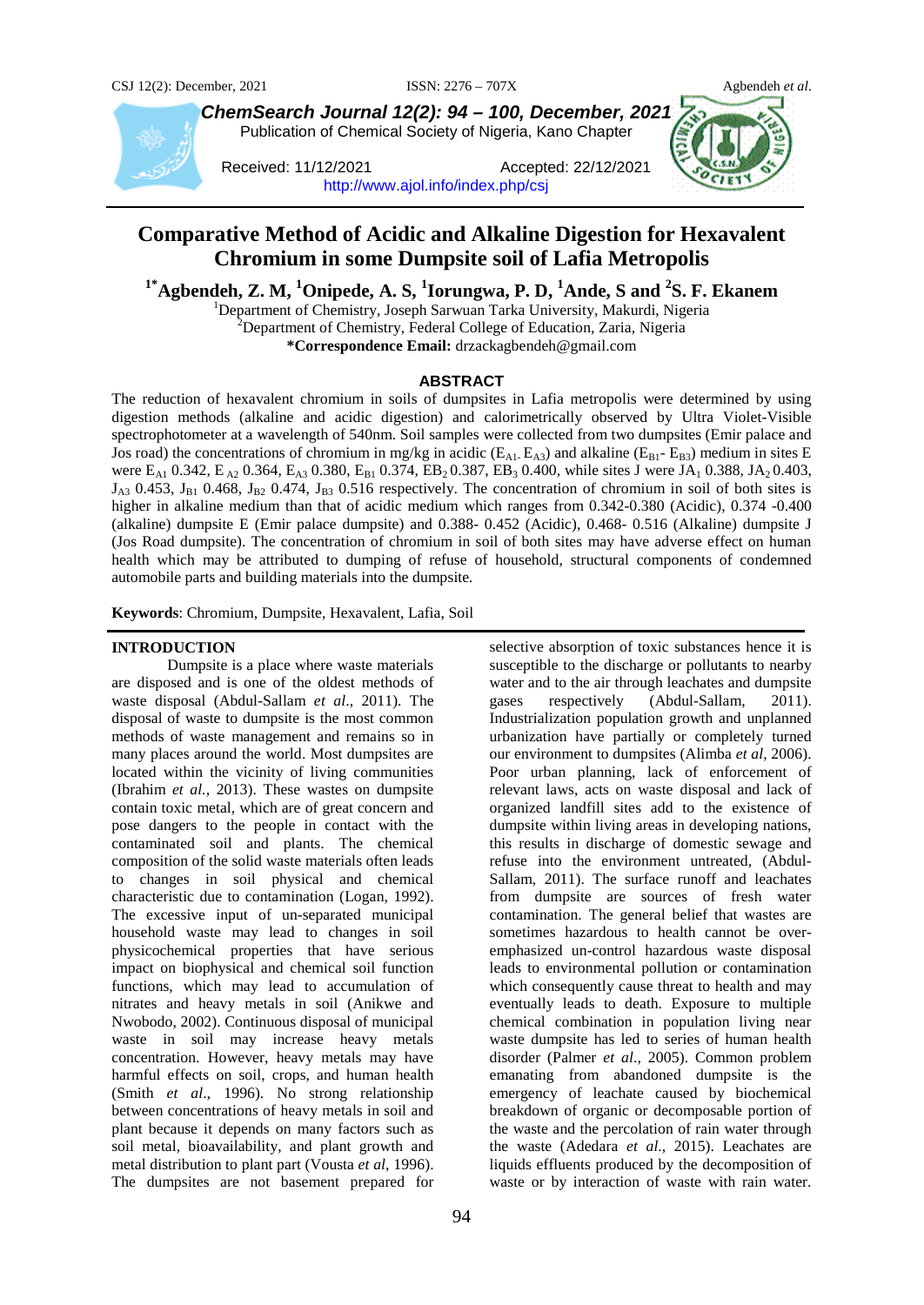#### CSJ 12(2): December, 2021 ISSN: 2276 – 707X Agbendeh *et al*.

Heavy metals are natural component of the environment, they are present in rock soils, plant and animals, bond in organic and inorganic molecules or bound to particles in the air (Tan and Wong, 2000). Different definition has been used to explain heavy metals, some are based on density or atomic weight while some on chemical properties or toxicity. Recently, heavy metal is used as a general term for those metals and metalloids with potential human and environmental toxicity (Samar and Richard, 2009). Heavy metals are persistent in the environment because they are nonbiodegradable and non-thermo degradable and readily accumulate to toxic levels. Heavy metals can accumulate in the soil at toxic levels due to long term application of waste water (Samara and Richard, 2009). Environmental pollution by heavy metal, even if it is at low concentrations and the long term cumulative effect health effects that go with it, is of major concerns all over the world for instance the bioaccumulation of lead (Pb) in the human body interferes with proper functioning of the mitochondria thereby impairing respiration as well as causing constipation, swelling of the brain, paralysis and cloud eventually lead to death (Oluyemi *et. al*., 2008). Heavy metals occur naturally in the ecosystem with large variations in concentration, in modern times, anthropogenic sources of heavy metals i.e. pollutions from the activities of humans, have introduced some of these heavy metals into the ecosystem. The presence of heavy metals in the environment is of great ecological significance due to their toxicity at certain concentrations, translocation through food chains and non- biodegradability which is responsible for their accumulation in the biosphere (Adekola *et al.,* 2008). Heavy metals like iron, copper, manganese and vanadium occur naturally in the environment and could serve as plant

nutrient depending on their concentrations, arsenic (As), lead (Pb), Cadmium (Cd), Cobalt (Co), Chromium (Cr), and many others that are indirectly distributed as a result of human activities could be very toxic even at low concentrations. These metals are non- biodegradable and can undergo global ecological circles (Adekola *et al*., 2008). The use of dumpsite as farmland is a common practice in urban and sub-urban centres in Nigeria because of the fact that decayed and composted waters enhances soil fertility (Ogungbemi*et al.,* 2003). This waste often contains heavy metals like As, Cd, Hg, and Pb which are particularly hazardous to plant, animal and humans (Alloway *et al*., 1997). Municipal waste contains heavy metals such as As, Cd, Cr, Fe, Pb, Ni, and Zn which end up in the sink when they are leached out of the dumpsites, Soil is a vital resource for sustaining two human needs of quality food supply and quality environment. The present study is aimed at assessing the pollution status of the farm lands around the dumpsites in Lafia, the extent to which the crop plants grown on these farmlands were exposed to heavy metals, and hence, the safety levels of the plant leaves and the crop produced for human consumption.

#### **MATERIALS AND METHODS Study Area**

Lafia is the capital of Nasarawa State as indicated in Figure 1. It lies between latitude of 8°30<sup>'</sup> 21<sup>'</sup> north and longitude of 8° 30' 20' East and Nasarawa state is located in the middle belt region and lies between latitude  $7^{\circ}$  45<sup>'</sup> and  $9^{\circ}$  25<sup>'</sup> N of the equator and between longitude  $7^\circ$  and  $9^\circ$  37<sup>'</sup> E of the Greenwich meridian, it shares boundary with Kaduna state in the North, Plateau State in the East, Taraba and Benue State in the South, while Kogi and Federal Capital territory flank it in the west (Marcus and Binbol, 2007).



**Figure 1: Map showing the study area**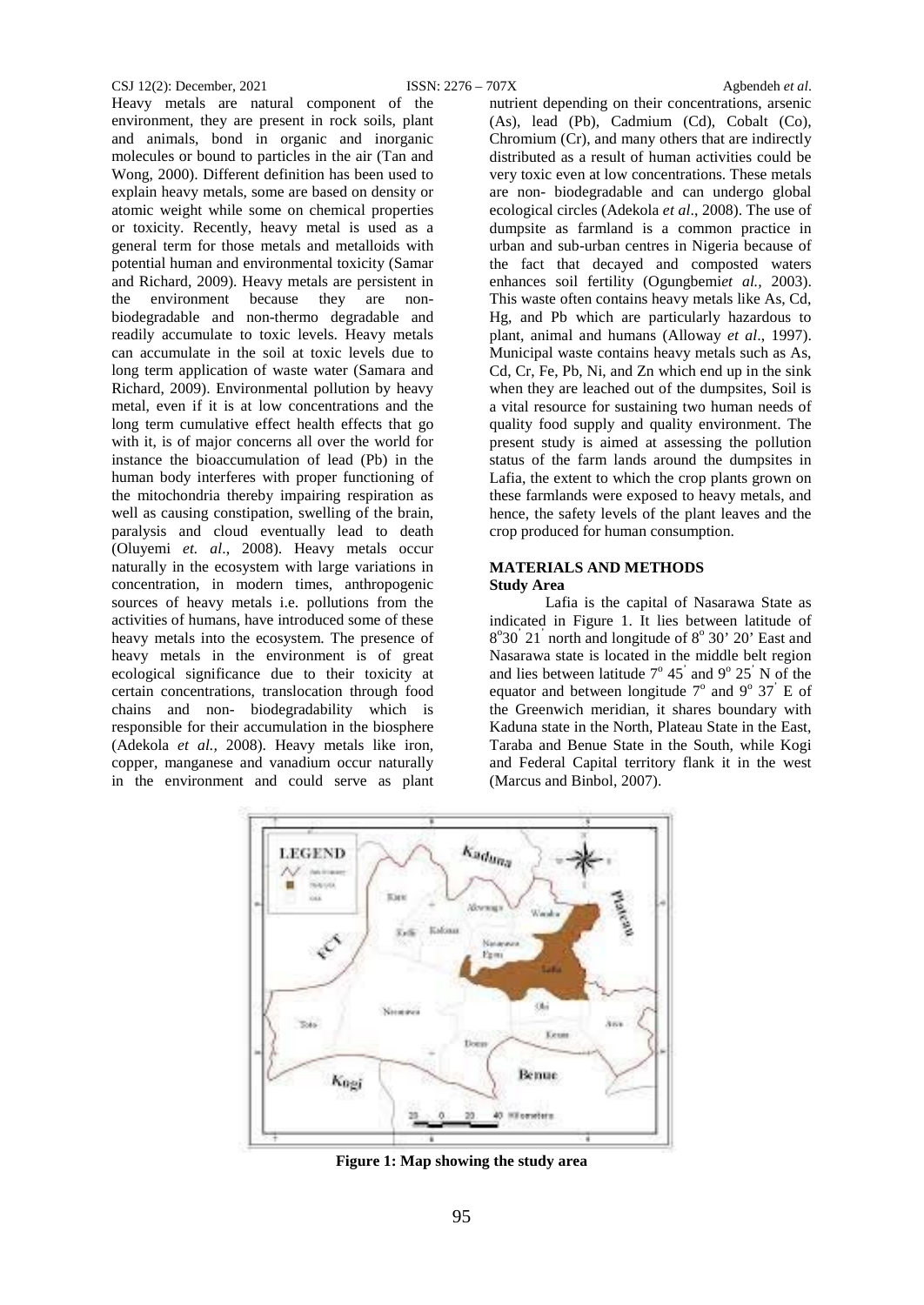## CSJ 12(2): December, 2021 ISSN: 2276 – 707X Agbendeh *et al*. **Samples collection and Preparation**

Samples were collected from two different dumpsites, one location at a few kilometers from Emir's palace; the second at dumpsite along Jos road, soil samples were collected at the depth of 3 to 30 cm, from the surface as described by (Allen, 1974). From each dumpsite, the samples were placed in clean dried polythene bags, labelled and transported to the laboratory for analysis. The soil samples were air dried disaggregated with porcelain pestles and mortar through a 2mm mesh sieve for homogeneity, soil samples were analysed for the following parameters, pH, electrical conductivity, particles size, organic carbon, cation exchange and chromium.

## **DETERMINATION OF PHYSICOCHEMICAL PARAMETERS**  *pH*

The pH of the soil samples were determined by measuring  $10g$  of soil into a  $250cm<sup>3</sup>$ conical flask where 100mL of deionized water was added and swirled for a little time and allowed to stand for 15 minutes, the pH of the soil was taken at the topmost layer of the solution using Suntex pH meter, standardized at pH 4.0, 7.0 respectively (Audu and Lawal, 2005).

#### *Particle Size*

Particle size analysis was done using capacity method described by (Black, 1965). A 100g of each of the air dried soil were weighed using a weighing balance, the weighed soil samples were transferred into an W.S. Tyler computerized Particle Analyzer which separates the soil into different segments according to the soil sizes, the biggest at top while the finest at the button end, the separate soil were weighed and taken for determination of water holding capacity. The particle sizes that did not allow easy passage of water through it were indicated as clay, while those that had moderate water holding capacity were recorded as the silt. The biggest particles, which did not hold water, were recognized as sand. The weights of the soil particles were used to calculate their percentage.

#### *Cation Exchange Capacity (CEC).*

The quantitative assessment of the ability of the soil to interact with cations is the cation Exchange Capacity (CEC) and is one of the most commonly measured properties of soil. The actual cations that occupy the exchange sites depend on the nature of the soil particles as well as other environmental circumstances, the Alkaline metal  $(N^+$  and  $K^+$ ) and the alkaline earth metal  $(Mg^{2+})$  and  $Ca^{2+}$ ) are the most important exchange cations, and for many soils the quantitative order of their important is  $ca^{2+} > Mg^{2+} > K^+ > Na^+$ . Only in specific circumstances do other metal cations contribute significantly to cation exchange capacity value (Walkey, 1934).

#### **Determination of Organic Matter**

The presence of the organic matter has a significant effect on the mobility and bioavailability of heavy metals (Weng *et. al.,* 2004). Soil organic matter is quite effective in retaining metals, Metal- Organic associations can occur both in solution and in the solid surface of native soil. Percentage organic matter was determined to Walkley Black Method (Walkley, 1934).

## **Determination of Heavy Metals**

The digestion procedure used for determining heavy metals was described by Omojola, 1993.

#### **RESULTS AND DISCUSSIONS**

Table 1 shows the result of pH, electrical conductivity and organic matter from sampling sites; Emir Palace (E) and Jos Road respectively (J). The results of pH, EC and OM showed that the pH of a soil has a major effect on the metal dynamics, because it controls adsorption and precipitation, which are the main mechanisms of metal retention in soils. As pH increases the solubility of cationic forms of the metal in the soil solution decreases and therefore become more readily available to plants. The pH value for the normal soil is 5.5-7.5, pH of the soil below. This range can cause to the availability of some essential minerals needed by the soil. The pH value of all the soil samples ranged from  $7.10 - 7.56$ , all the values range from neutral to basic. This is within the range of 5.5- 7.5 reported by Iyaka and Kakulu, (2009). Sample with a lowest pH value of 7.10 may have greater solubility for the metals. Therefore, becoming more readily available for plants. Conductivity measurements range from 70 - 130µs/cm. These values indicate the relative watersoluble salt content of the soil. Electrical conductivity depends on the amount of dissolved mineral and gives the ability of a substance to conduct an electric current at a specific temperature (25°C). The results of soil organic matter range from  $2.09 - 2.16$  and  $2.02 - 2.12$  respectively soil organic matter has influence on soil structure, water holding capacity, nutrient contribution, biological activity, water and air in filtration rate and pesticide activity. A soil with a high level of organic matter is an indication of cation exchange capacity, holds more water and increases biological activities (Horwath, 2005). The presence of soil organic matter is regarded as being critical for soil function and soil quality, it increases soil fertility by providing cation exchange sites and acting as reserve of plant nutrients. The concentration of soil organic matter ranges from 1%- 6% of the total top soil mass for most upland soil whose upper horizons consist of less than 1% of the organic matter are mostly limited to desert area while the soil organic matter content of soil in low-lying, wet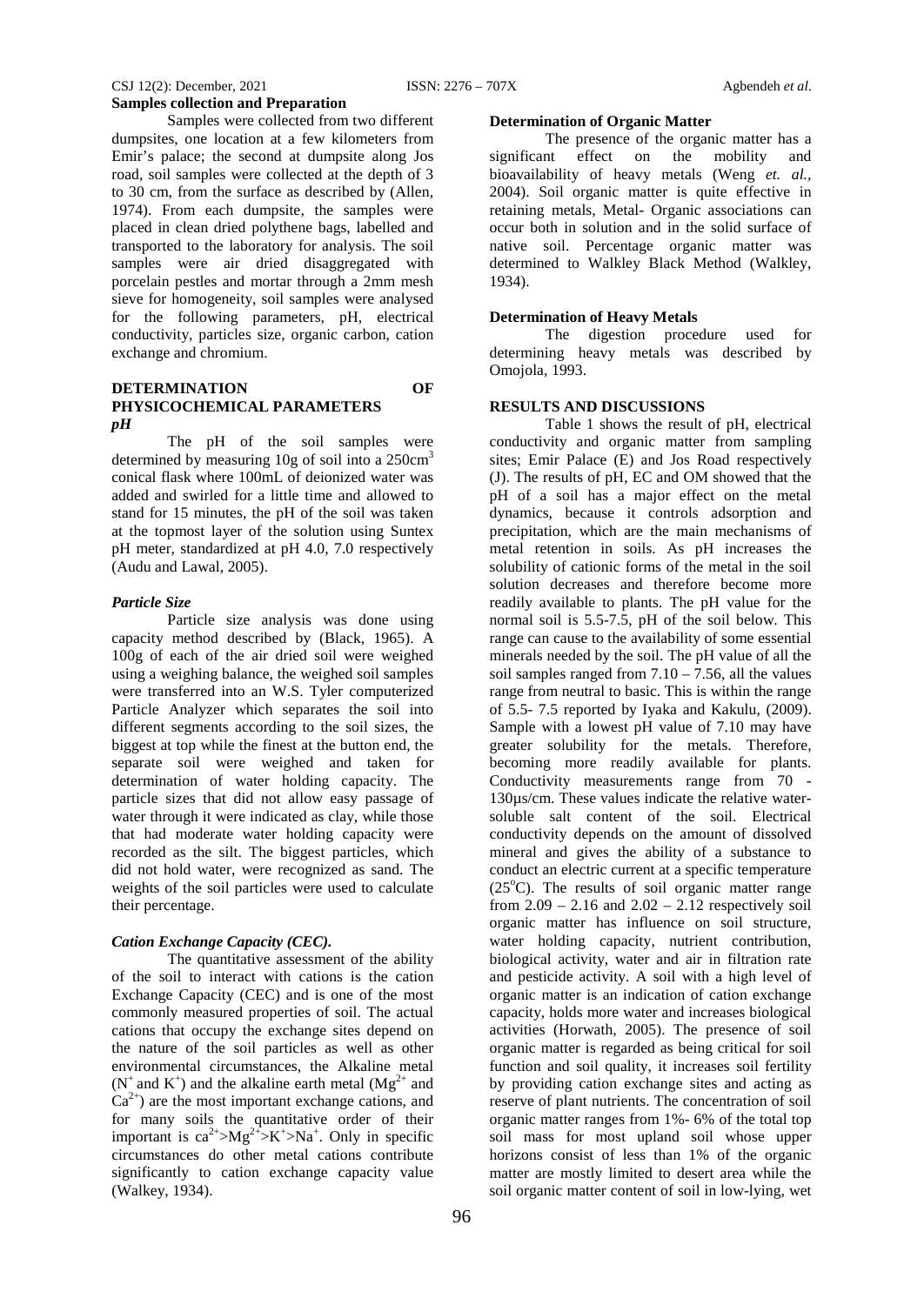areas can be as high as 90%.Therefore, the soil organic matter for the samples analyzed ranged 2.02 – 2.16% which is within the range for the upland soils.

While Table 2, shows the variation of soil particle size and texture in same sampling sites where the textural classes of the soil samples varied from sandy to loamy. The particle size distribution of the soil showed that the soil contains higher composition of loamy than silt and clay in all the sampling sites. Determination of metals has preferential accumulation in clay and silt fraction of soil. Generally, the concentration of heavy metals in soil increases with decrease in the size of the soil particles (Ajayi *et al*., 2014).

|  | Table 1: pH, electrical conductivity, organic matter of the soil samples from E and J sites |
|--|---------------------------------------------------------------------------------------------|
|  |                                                                                             |

|                | Sample code/Soil pH $H_2O$ |      | $pH'CaCl_2$ Electrical Conductivity ( $\mu s/cm$ ) Organic matters (%) |      |
|----------------|----------------------------|------|------------------------------------------------------------------------|------|
| $E_1$          | 7.45                       | 7.02 | 70                                                                     | 2.09 |
| E <sub>2</sub> | 7.50                       | 7.20 | 85                                                                     | 2.14 |
| $E_3$          | 7.56                       | 7.37 | 90                                                                     | 2.16 |
| $J_1$          | 7.10                       | 6.50 | 110                                                                    | 2.02 |
| $J_2$          | 7.14                       | 6.65 | 120                                                                    | 2.06 |
| $J_3$          | 7.54                       | 7.01 | 130                                                                    | 2.12 |

|  |  | Table 2: Particle size and texture of soil sample of E and J sites |  |  |  |  |  |
|--|--|--------------------------------------------------------------------|--|--|--|--|--|
|--|--|--------------------------------------------------------------------|--|--|--|--|--|

| Sample code/   | Sand $(\%)$ | Silt $(\%)$ | Clay $(\%)$ | Texture     |  |
|----------------|-------------|-------------|-------------|-------------|--|
| $E_1$          | 81.4        | 1.4         | 7.2         | Sandy loamy |  |
| E <sub>2</sub> | 91.4        | 1.5         | 7.3         | Sandy loamy |  |
| $E_3$          | 91.6        | 3.4         | 15.3        | sandy loamy |  |
| $J_1$          | 81.6        | 1.4         | 9.1         | loamy       |  |
| $J_2$          | 89.3        | 1.5         | 9.2         | loamy       |  |
| $J_3$          | 89.6        | 3.4         | 14.7        | loamy       |  |

Tables 3 – 6 shows the levels of exchangeable bases (EB), cation exchange capacity (CEC), heavy metal concentration, the concentrations of the digested extract in acidic and alkaline medium and the calibration curve values of the soil samples in both Emir Palace and Jos Road dumpsites samples.

The results of the effective cation exchange capacity were obtained by summing up the values of the exchangeable acidity, cation exchange capacity (CEC), which is the measure of the soil ability to hold positively charge ions. It is a very important soil property influencing soil structure stability nutrient availability, soil pH and soils reaction to fertilizers (Hazleton and Murphy, 2007). The CEC of soils varies according to the percentage of clay in the soil. The types of clay, soil pH and amount of organic matter. Organic has a very high (CEC) ranging from 250 to 400mg/ 100g (Moore, 1998). Soils with a low CEC are more likely to develop differences in potassium, Magnesium and other cations while high CEC soil is less susceptible to leaching of cations (CuCE, 2007). The results ranged from 3.33mol./kg to

4.04mol/Kg a higher CEC usually indicates more clay and organic matter present in the soil resulting in greater water holding capacity.

The concentration of heavy metal ranges from 0.351- 0.435, 0.037- 0.059, 0.827- 1.075, 4.688 – 9.329 mg/kg for Pb, Cr, Cu and Fe respectively. The presence of these metals might be a result of absorption of the metals from anthropogenic source, adsorption, and the natural occurrence of heavy metal in the soil. The mobility of heavy metals depends on the soil metal properties and the environmental factors (Fagbote *et al.,* 2010). All the values were below WHO (2004) and FAO (2011) standard. The order of occurrence is  $Fe > Cu > Pb > Cr$ . The high concentration of Fe recorded can be attributed to the burning of electronic gadgets containing iron at the Study area E and J

From the concentration of the soil samples in both acidic and alkaline medium, it was observed that the alkaline medium is higher than acidic medium in both sites E and J.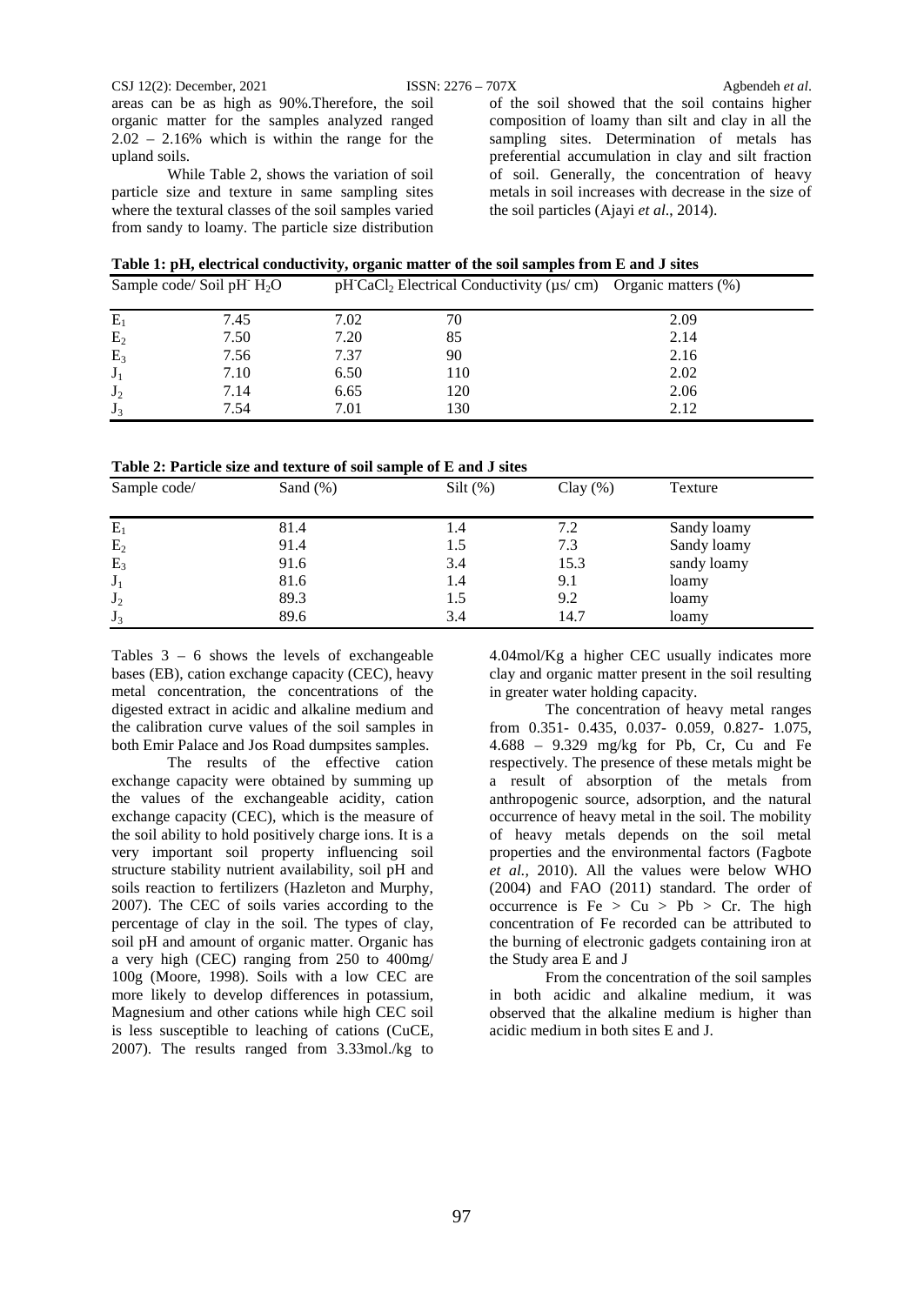| CSJ $12(2)$ : December, 2021                                                  |             | $ISSN: 2276 - 707X$ |               |             | Agbendeh et al. |
|-------------------------------------------------------------------------------|-------------|---------------------|---------------|-------------|-----------------|
| Table 3: Exchangeable ions and cation exchange capacity (CEC) of soil samples |             |                     |               |             |                 |
| Sample code<br>(mol/Kg)                                                       | $Na^+(ppm)$ | $K^{\dagger}(ppm)$  | $Mg^{+}(ppm)$ | $Ca^+(ppm)$ | <b>CEC</b>      |
| $E_1$                                                                         | 0.08        | 0.23                | 0.32          | 2.11        | 3.33            |
| E <sub>2</sub>                                                                | 0.09        | 0.24                | 0.36          | 2.28        | 3.48            |
| $E_3$                                                                         | 0.10        | 0.30                | 0.40          | 2.32        | 3.54            |
| $J_1$                                                                         | 0.09        | 0.32                | 0.26          | 2.08        | 3.40            |
| $J_2$                                                                         | 0.14        | 0.34                | 0.28          | 2.36        | 3.90            |
| $J_3$                                                                         | 0.16        | 0.35                | 0.30          | 2.45        | 4.04            |

#### **Table 4: Heavy metal concentration of the soil samples (mg/kg)**

| Sample Code | Pb    |       |       | Fe    |
|-------------|-------|-------|-------|-------|
| E           | n 25° | 0.059 | 1.075 | 4.688 |
| J           | 0.435 | 0.037 | 0.827 | 9.329 |

#### **Table 5: Concentration of digested extracts in acidic and alkaline Medium of Emir Palace** *Acidic medium*

| S/N         | Sample Code | Concentration |
|-------------|-------------|---------------|
|             | ΕA          | 0.342         |
| ⌒<br>∠      | $EA_2$      | 0.364         |
| $\sim$<br>Ć | EA          | 0.380         |

## *Alkaline medium*

| S/N         | Sample Code     | Concentration |
|-------------|-----------------|---------------|
|             | EB              | 0.372         |
| ⌒<br>⊷      | EB <sub>2</sub> | 0.387         |
| $\sim$<br>Ć | EB.             | 0.400         |

#### **Table 6: Concentration of the digested extracts in acidic and alkaline medium for Jos Road** *Acidic medium*

| S/N         | Sample Code     | Concentration |
|-------------|-----------------|---------------|
|             | JA              | 0.388         |
| ◠<br>↵      | JA <sub>2</sub> | 0.403         |
| $\sim$<br>Ć | JA:             | 0.452         |

## *Alkaline medium*

| S/N    | Sample Code     | Concentration |
|--------|-----------------|---------------|
|        | JD              | 0.468         |
| ◠<br>↵ | JB <sub>2</sub> | 0.474         |
| 3      | JB <sub>2</sub> | 0.516         |

## **CONCLUSION**

The study carried out successfully revealed that the concentration of chromium in dumpsite soil were higher in alkaline medium than the acidic. This concentration may have some adverse effect on human living in the neighborhood of the dumpsite and also plant growth in that location. Therefore, emerging technologies for cleaning up contaminated sites, which is cost effective and has aesthetic advantages and longterm applicability should be adopted on such sites.

## **Declaration of conflicting interests**

The authors declared no potential conflicts of interest.

#### **REFERENCES**

Abdul-Salam, N., Ibrahim, M. S and Fatoyinbo, F. T. (2011), Dumpsite in Lokoja, Nigeria. A Silent Pollution Zone for Underground Water. *Journal of Waste Management and Bioresources* Tech. Pp. 21-30.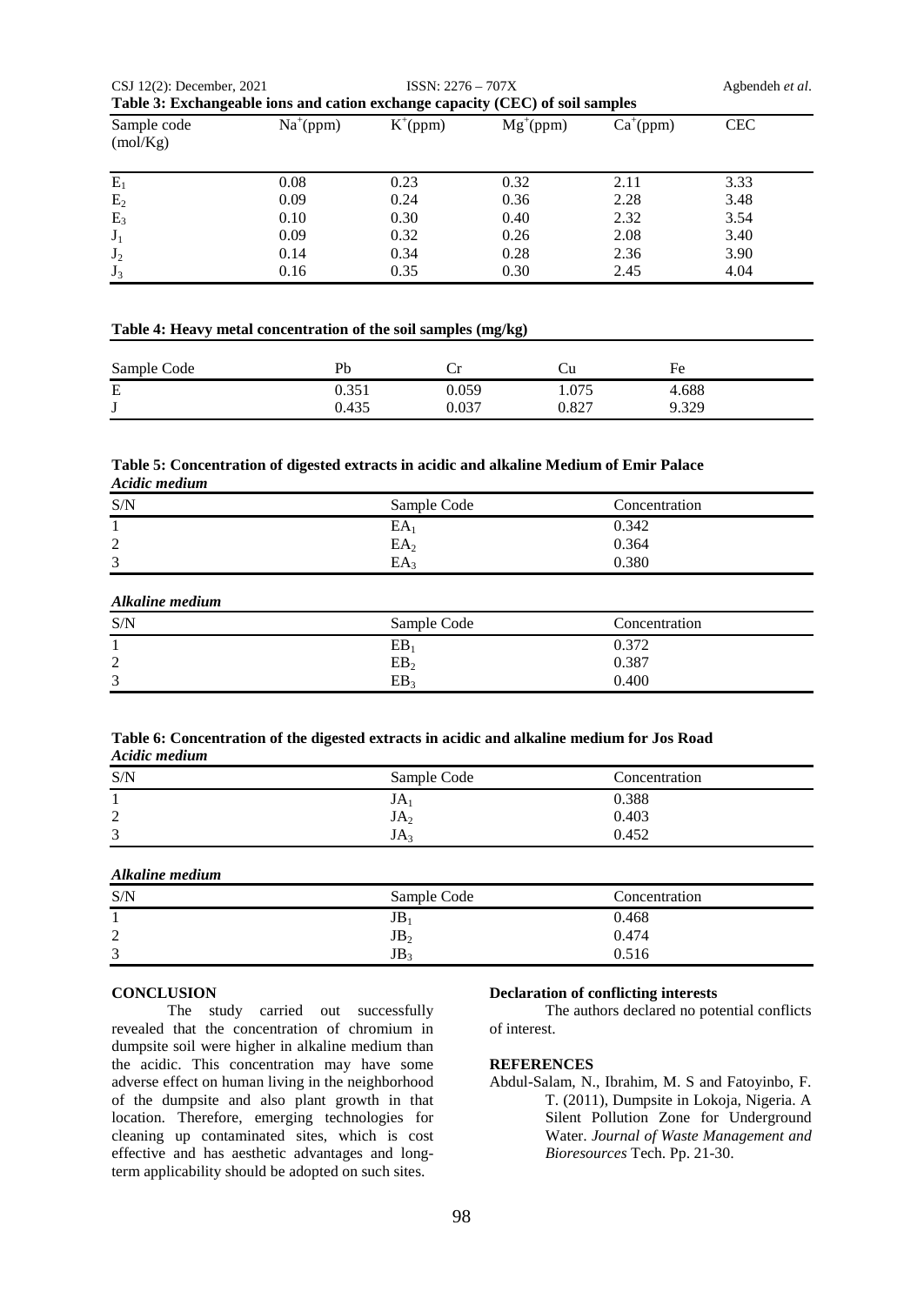- Adedara. A. Issac, Oluwatosin, O. Oyebiyi, Tajudeen, A. Lawal, Adebayo A. Adesina, Ebenezer O. Farombi, (2014).<br>Involvement of oxidative stress in oxidative stress in municipal landfill leachate – induced toxicity in boar sperm. Environmental Toxicity and Pharmacology, 36:972 – 978.
- Adekola, F.A., Salami, N. and Lawal, S.O. (2008) Research Communications in chemistry,  $1(1):24 - 30.$
- Ajai, A.I., Iyaka, I. A., Ndamitso, m. and Uwem, B. (2014). Determination of physicochemical and heavy metal content of soil around paint industries in Kaduna. International Journal of Scientific & Technology Research, 3(8), 221-225.
- Allen, S. E. (1974): Chemical Analysis of Ecological Materials; *Journal of Chromatographic Science*, Volume 16, Issue  $6,$  14A, [https://doi.org/10.1093/chromsci/16.6.14A](https://doi.org/10.1093/chromsci/16.6.14A-a) [-a](https://doi.org/10.1093/chromsci/16.6.14A-a) John Wiley & Sons pages  $x + 565$
- Alloway, B. J. (1995). Chapter 3-The origins of heavy metals in soils. In Heavy Metals in Soils, 2nd edn (Ed.) B. J. Alloway, Blackie Aca. & Prof. East Sussex, Great Britain, p368.
- Alimba, C.G., Bakare, A.A., Latunji, C.A. (2006). Municipal landfill leachates induced chromosome aberration in rat bone marrow cells. Afri J. Biotech, 5(22): 2053- 2057.
- Anikwe, M.A.N. and Nwobodo, K.C.A. (2002). Long term Effect of municipal Waste disposal on Soil Properties and Productivities of Sites used for Urban Agriculture in Abakaliki, Nigeria. Bioresource Technol., 83:241-250.
- Audu, A. A. and Lawal, A. O. (2005). Variation in Metal Contents of Plants in Vegetable Garden Sites in Kano Metropolis. Journal of Applied Sciences and Environmental Management 10: 105-109.
- Black, C.A. (1965) Methods of Soil Analysis: Part I, Physical and Mineralogical Properties. American Society of Agronomy, Madison, Wisconsin.
- Cornell University Cooperative Extension (CUCE) (2007) [Cation Exchange Capacity \(CEC\).](http://nmsp.cals.cornell.edu/publications/factsheets/factsheet22.pdf)  [Agronomy Fact Sheet Series # 22.](http://nmsp.cals.cornell.edu/publications/factsheets/factsheet22.pdf) Department of Crop and Soil Sciences, College of Agriculture and Life Sciences, Cornell University.
- [Fagbote,](https://www.researchgate.net/scientific-contributions/Emmanuel-Fagbote-762230?_sg%5B0%5D=yOENryvL2twm3AC9xxpX00sklCd9xf989jQu5RMSg_ftgLE1A0TQmqy2bkc2SXAVmCZOV7U.KYQyXzVQWCfr51WEeyeUNIFL8vzbbVIGceCfcJdBdi9LbJEr32-skWMw58iNpiY9qO23QeXCMlVQHPtgPytaOA&_sg%5B1%5D=0e923G0r_VJ7UXPMgn_7yvniRx-YTnhwYs5caIdZoEFwTMrC6w6CPIv7uEdG3u4n8-OqCiw.d5UdVlpXD-w_GS8u2qKfYonpnQLIyvyTQly2tYG34wGvgvuw8G-Ax4qM-WsIJy1uSu8fGBtMKbYCJWkSYkPnXw) E. O. and [Olanipekun,](https://www.researchgate.net/profile/Emmanual-Olanipekun?_sg%5B0%5D=yOENryvL2twm3AC9xxpX00sklCd9xf989jQu5RMSg_ftgLE1A0TQmqy2bkc2SXAVmCZOV7U.KYQyXzVQWCfr51WEeyeUNIFL8vzbbVIGceCfcJdBdi9LbJEr32-skWMw58iNpiY9qO23QeXCMlVQHPtgPytaOA&_sg%5B1%5D=0e923G0r_VJ7UXPMgn_7yvniRx-YTnhwYs5caIdZoEFwTMrC6w6CPIv7uEdG3u4n8-OqCiw.d5UdVlpXD-w_GS8u2qKfYonpnQLIyvyTQly2tYG34wGvgvuw8G-Ax4qM-WsIJy1uSu8fGBtMKbYCJWkSYkPnXw) E. A. (2010), Evaluation of the Status of Heavy Metal Pollution of Soil and Plant (*Chromolaena odorata*) of Agbabu Bitumen Deposit Area, *Nigeria. American-Eurasian Journal of Scientific Research*, 5 (4): 241- 248.
- Hazelton PA, Murphy BW (2007) Interpreting soil test results: What do all the numbers

mean? CSIRO Publishing, Melbourne,  $pp5 - 8.$ 

- Horwath, W. R. (2005) The importance of soil organic matter in the fertility of organic production systems, Western Nutrient Management Conference, Salt Lake City,<br>UT. 6: 244-249. UT. 6: 244- 249. [http://www.fao.org/news/archive/news](http://www.fao.org/news/archive/news-by-date/2011/en/)[by-date/2011/en/](http://www.fao.org/news/archive/news-by-date/2011/en/)
- Ibrahim, E.G., Egilia, J. N. and Ibrahim, M.A.G. (2014). Sequential Extraction of Lead, Copper, Zinc, Cadmium and Chromium in Soil Sample from Dumpsites in Lafia, Nasarawa State, Nigeria: *Chemistry and Material Research*, 6(9):73 – 80.
- Iyaka, Y. A, and Kakulu S.E. (2009) Copper and zinc contents in urban agricultural soils of Niger State, Nigeria. African Research an International Multidisciplinary Journal, Ethiopia (3), 23 – 33.
- Logan, T.J. 1992. Soil and Enviromental Quality In: Anikwe MAN, MAFF (Ministry of Agriculture, Fisheries and Food) and Welch office Agriculture Department. Code of good agriculture Practice for the Protection of soil. Draft Consultation Document MAFF, London, 2002.
- Marcus, N.D and Binbol, N.L. (2007), Introduction and Historical Background. In: Geographical Perspective on Nasarawa State. Onaive Printing and Pub. Co. Ltd. Nigeria, Pp. 1-2.
- Ogunyemi, S. Awodoyin. R.O. and Opadeji, T. (2003), Urban agricultural production: heavy metal contamination of *Amaranthus cruentus* L. grown on domestic refuse landfill soils in Ibadan, *Nigeria Journal of Agric Science*, 15:2, 87 – 94.
- Oluyemi, E. A. Feuyit, G. Oyekunle J. A. O. and Ogunfowokan A. O. (2008): Seasonal variations in heavy metal concentrations in soil and some selected crops at a landfill in Nigeria African Journal of Environmental Science and Technology 2(5):089-096.
- Omojola MO (1993) Modification of urea with maize cob waste for use as slow release nitrogen fertilizer. Dissertation, Ahmadu Bello University Nigeria pp 111-116.
- Palmer, S.R., Dunstan, F.D.J., Fielder, H., Fone D.L., Higgs, G., Senior, M.L. 2005. Risk of Congenital Anomalies after the Opening of landfill Sites. Environ Health Perspec.113 (10):1362-1365.
- Samara, S., Richard, H.S. 2009. Focus: Toxicity, Heavy Metals: Differential Diagnoses and Workup. Nov. 5, 5-10.
- Tam, N. F. Y. and Wong, Y. S. (2000). Spatial Variation of heavy metals in surface Sediments ofHong Kong Mangroove Swamps. *Journal of Enviromental Pollution*, 110(2): 195- 205.